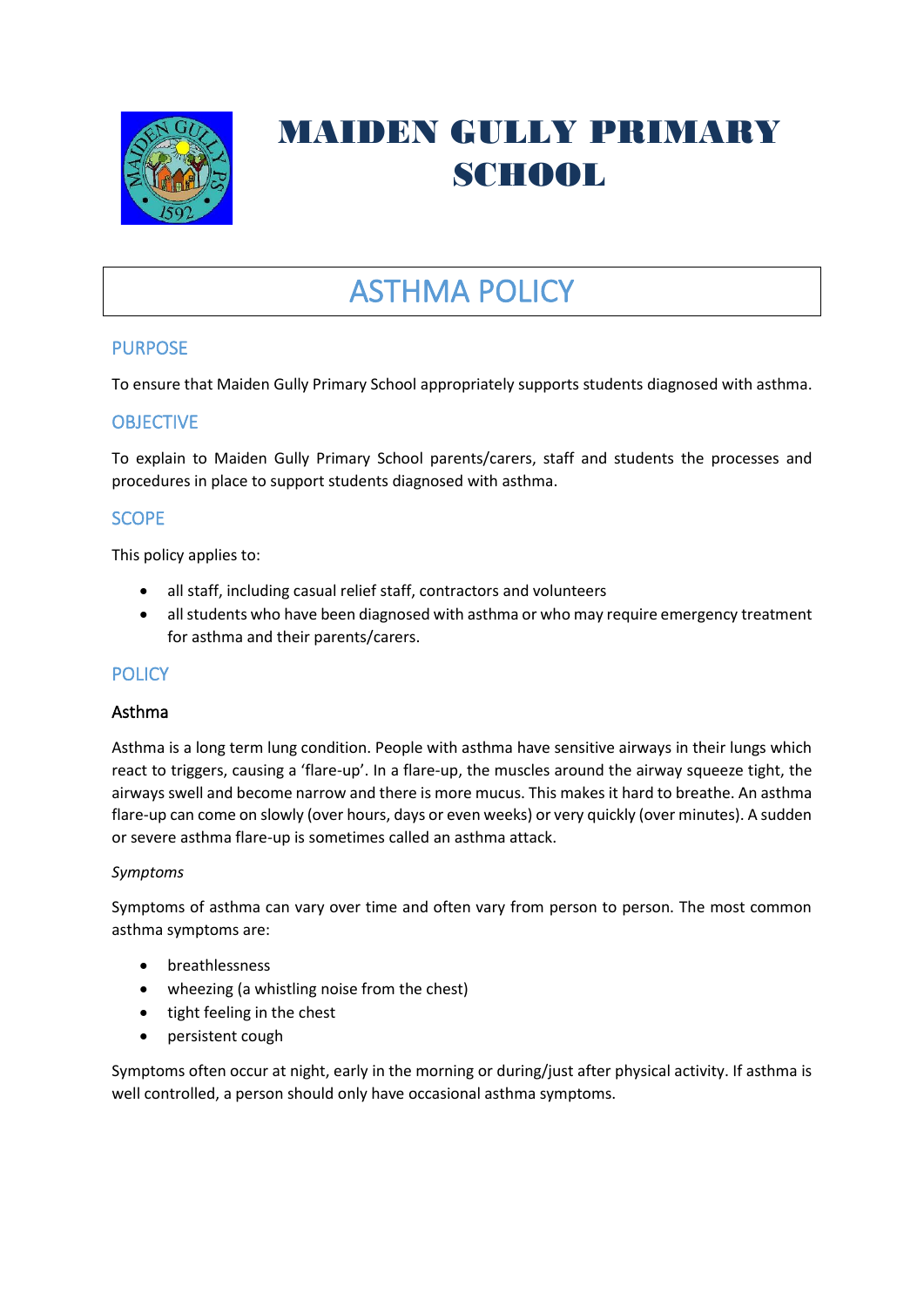## *Triggers*

A trigger is something that sets off or starts asthma symptoms. Everyone with asthma has different triggers. For most people with asthma, triggers are only a problem when asthma is not well controlled with medication. Common asthma triggers include:

- 
- smoke (cigarette smoke, wood smoke from open fires, burn-offs or bushfires)
- house dust mites moulds
- 
- chemicals such as household cleaning products
- 
- laughter or emotions, such as stress
- exercise colds/flu
	- weather changes such as thunderstorms and cold, dry air
	-
- pollens animals such as cats and dogs
	- deodorants (including perfumes, aftershaves, hair spray and aerosol deodorant sprays)
- food chemicals/additives certain medications (including aspirin and anti-inflammatories)

## Asthma management

If a student diagnosed with asthma enrols at Maiden Gully Primary School:

- 1. Parents/carers must provide the school with an [Asthma Care](http://www.education.vic.gov.au/school/principals/spag/health/Documents/AsthmaCarePlan.pdf) Plan which has been completed by the student's medical practitioner. The plan must outline:
	- the prescribed medication taken by the student and when it is to be administered, for example as a pre-medication to exercise or on a regular basis
	- emergency contact details
	- the contact details of the student's medical practitioner
	- the student's known triggers
	- the emergency procedures to be taken in the event of an asthma flare-up or attack.
- 2. Parents/carers should also provide a photo of the student to be included as part of the student's Asthma Care Plan.
- 3. Maiden Gully Primary School will keep all Asthma Care Plans:
	- In a folder in the sick bay
- 4. School staff may also work with parents/carers to develop a Student Health Support Plan which will include details on:
	- how the school will provide support for the student
	- identify specific strategies
	- allocate staff to assist the student
- 5. If a student diagnosed with asthma is going to attend a school camp or excursion, Maiden Gully Primary School parents/carers are required to provide any updated medical information.
- 6. If a student's asthma condition or treatment requirements change, parent/carers must notify the school and provide an updated Asthma Care Plan.
- 7. School staff will work with parents/carers to review Asthma Care Plans (and Student Health Support Plans) annually.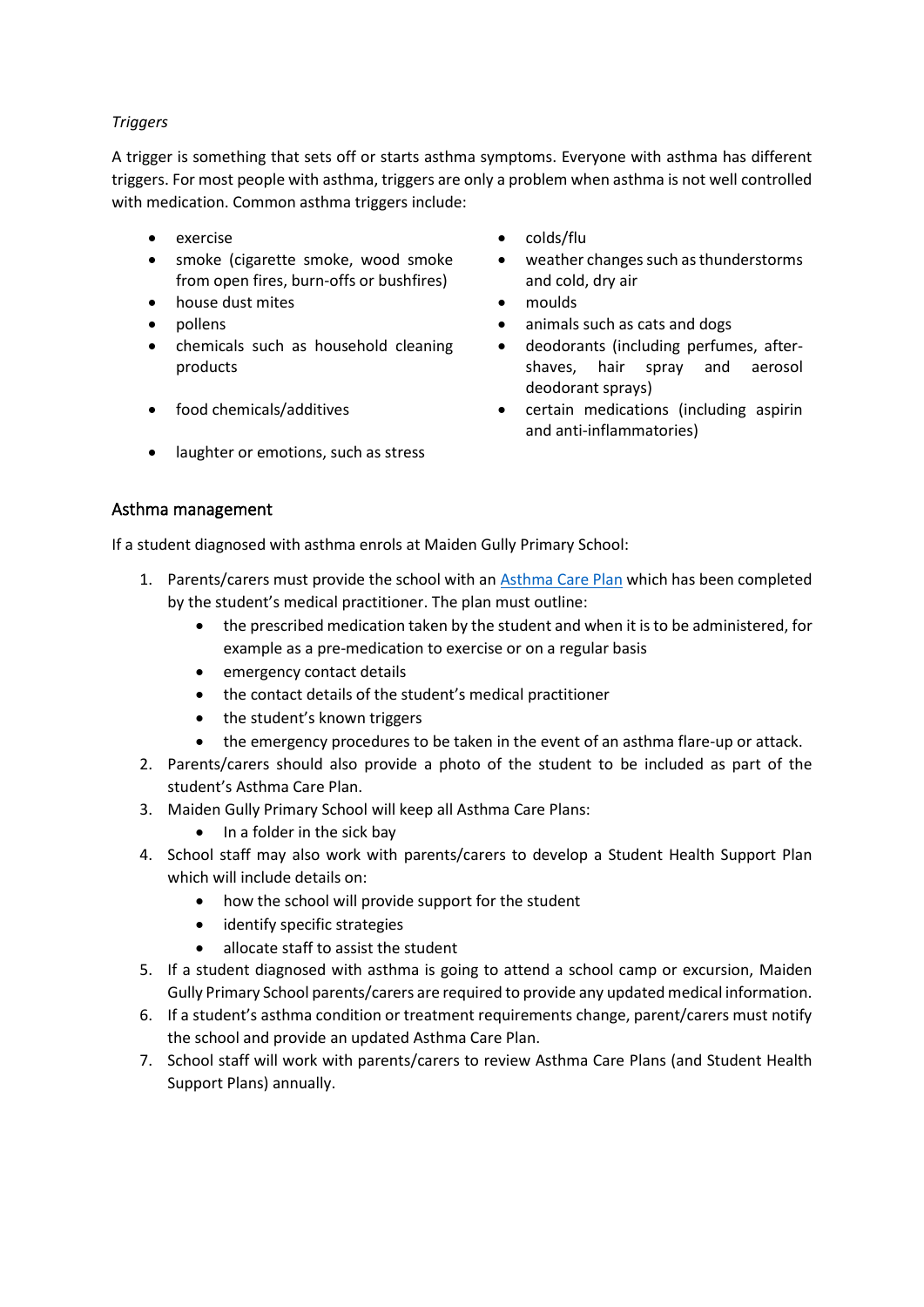# Student asthma kit

All students diagnosed with asthma are required to have a student asthma kit at school which contains:

- their own prescribed reliever medication labelled with the student's name
- their spacer (if they use one)

Students will be required to keep their asthma kits with them while at school.

#### Asthma emergency response plan

If a student is:

- having an asthma attack
- difficulty breathing for an unknown cause, even if they are not known to have asthma

School staff will endeavour to follow the Asthma First Aid procedures outlined in the table below. School staff may contact Triple Zero "000" at any time.

| <b>Step</b> | <b>Action</b>                                                                                |  |  |  |  |  |
|-------------|----------------------------------------------------------------------------------------------|--|--|--|--|--|
| 1.          | Sit the person upright                                                                       |  |  |  |  |  |
|             | Be calm and reassuring<br>$\bullet$                                                          |  |  |  |  |  |
|             | Do not leave them alone<br>$\bullet$                                                         |  |  |  |  |  |
|             | Seek assistance from another staff member or reliable student to locate the                  |  |  |  |  |  |
|             | student's reliever, the Asthma Emergency Kit and the student's Asthma Care                   |  |  |  |  |  |
|             | Plan (if available).                                                                         |  |  |  |  |  |
|             | If the student's action plan is not immediately available, use the Asthma First<br>$\bullet$ |  |  |  |  |  |
|             | Aid as described in Steps 2 to 5.                                                            |  |  |  |  |  |
| 2.          | Give 4 separate puffs of blue or blue/grey reliever puffer:                                  |  |  |  |  |  |
|             | Shake the puffer<br>٠                                                                        |  |  |  |  |  |
|             | Use a spacer if you have one                                                                 |  |  |  |  |  |
|             | Put 1 puff into the spacer<br>$\bullet$                                                      |  |  |  |  |  |
|             | Take 4 breaths from the spacer                                                               |  |  |  |  |  |
|             | Remember - Shake, 1 puff, 4 breaths                                                          |  |  |  |  |  |
| 3.          | Wait 4 minutes                                                                               |  |  |  |  |  |
|             | If there is no improvement, give 4 more separate puffs of blue/grey reliever as<br>$\bullet$ |  |  |  |  |  |
|             | above                                                                                        |  |  |  |  |  |
|             | (or give 1 more dose of Bricanyl or Symbiocort inhaler)                                      |  |  |  |  |  |
| 4.          | If there is still no improvement call Triple Zero "000" and ask for an ambulance.            |  |  |  |  |  |
|             | Tell the operator the student is having an asthma attack                                     |  |  |  |  |  |
|             | Keep giving 4 separate puffs every 4 minutes until emergency assistance arrives              |  |  |  |  |  |
|             | (or 1 dose of Bricanyl or Symbicort every 4 minutes - up to 3 doses of Symbicort)            |  |  |  |  |  |
| 5.          | If asthma is relieved after administering Asthma First Aid, stop the treatment and           |  |  |  |  |  |
|             | observe the student. Notify the student's emergency contact person and record the            |  |  |  |  |  |
|             | incident                                                                                     |  |  |  |  |  |

Staff will call Triple Zero "000" immediately if:

- the person is not breathing
- if the person's asthma suddenly becomes worse or is not improving
- if the person is having an asthma attack and a reliever is not available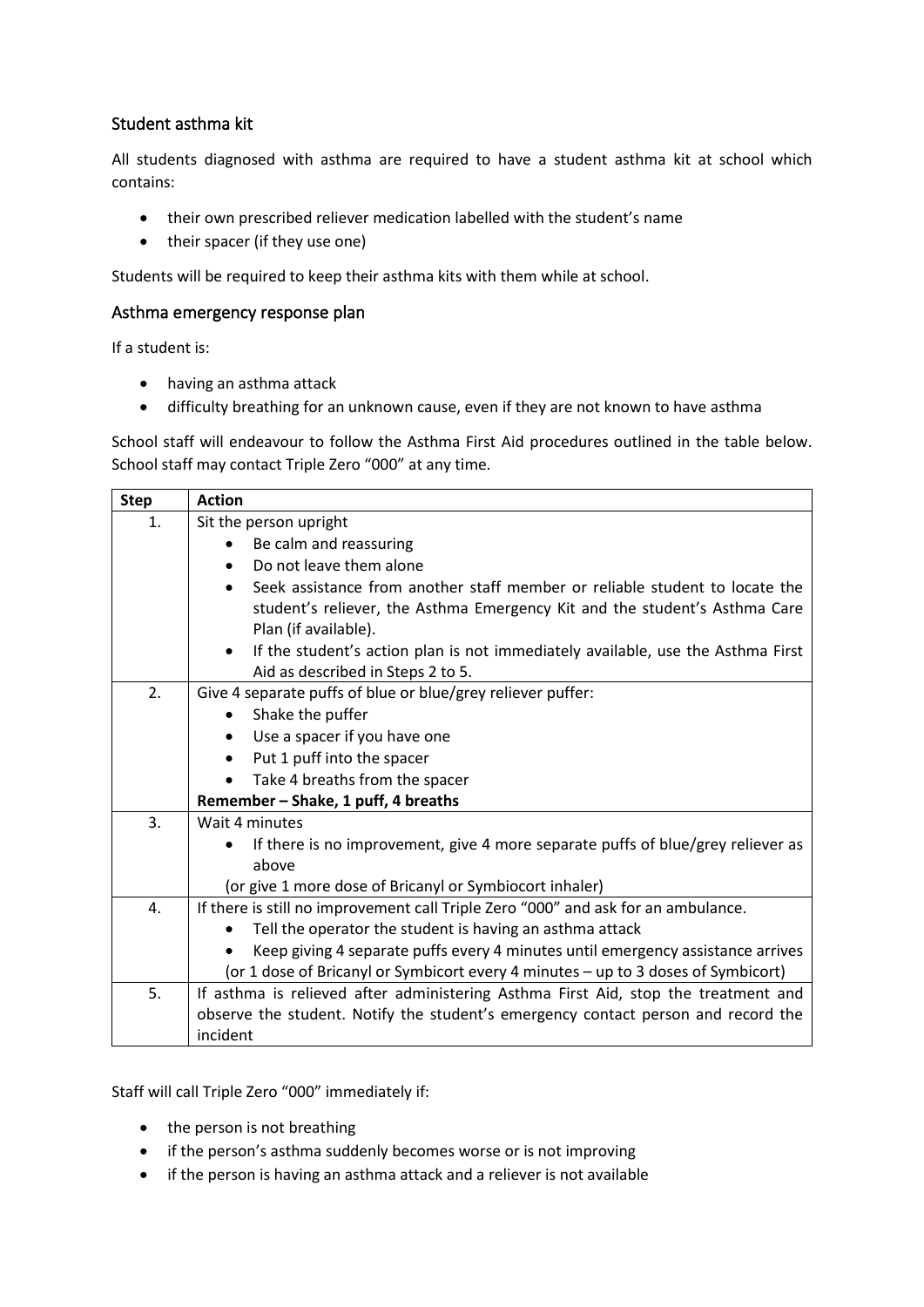- if they are not sure if it is asthma
- if the person is known to have anaphylaxis

## Training for staff

Maiden Gully Primary School will arrange the following asthma management training for staff:

| <b>Staff</b>                               | <b>Completed by</b>                                                                                                                                                                                                              | Course                                                                                                                                                                                                   | Provider                                                      | Cost                                             | <b>Valid for</b> |
|--------------------------------------------|----------------------------------------------------------------------------------------------------------------------------------------------------------------------------------------------------------------------------------|----------------------------------------------------------------------------------------------------------------------------------------------------------------------------------------------------------|---------------------------------------------------------------|--------------------------------------------------|------------------|
| Group 1<br>General<br><b>Staff</b>         | School staff with a direct<br>teaching<br>role<br>with<br>students<br>affected<br>by<br>asthma or other school<br>staff directed by the<br>principal after conducting<br>a risk assessment.                                      | Asthma first aid<br>management for<br>education staff<br>(non-accredited)<br>One hour face-to-<br>face or online<br>training.                                                                            | The Asthma<br>Foundation of<br>Victoria                       | Free to all<br>schools                           | 3 years          |
| Group 2<br><b>Specific</b><br><b>Staff</b> | Staff working with high<br>risk children with a<br>history of severe asthma,<br>or with direct student<br>wellbeing responsibility,<br>(including nurses,<br>PE/sport teachers, first<br>aid and school staff<br>attending camp) | Course in<br>Management of<br>Asthma Risks and<br>Emergencies in<br>the Workplace<br>22282VIC<br>(accredited)<br><b>OR</b><br>Course in<br>Emergency<br>Asthma<br>Management<br>10392NAT<br>(accredited) | Any RTO that has<br>this course in their<br>scope of practice | Paid by<br>Maiden Gully<br><b>Primary School</b> | 3 years          |

Maiden Gully Primary School will also conduct an annual briefing for staff on:

- the procedures outlined in this policy
- the causes, symptoms and treatment of asthma
- identities of the students diagnosed with asthma
- how to use a puffer and spacer
- the location of:
	- o the Asthma Emergency Kits
	- o asthma medication which has been provided by parents for student use.

Maiden Gully Primary School will also provide this policy to casual relief staff and volunteers who will be working with students, and may also provide a briefing if the principal decides it is necessary depending on the nature of the work being performed.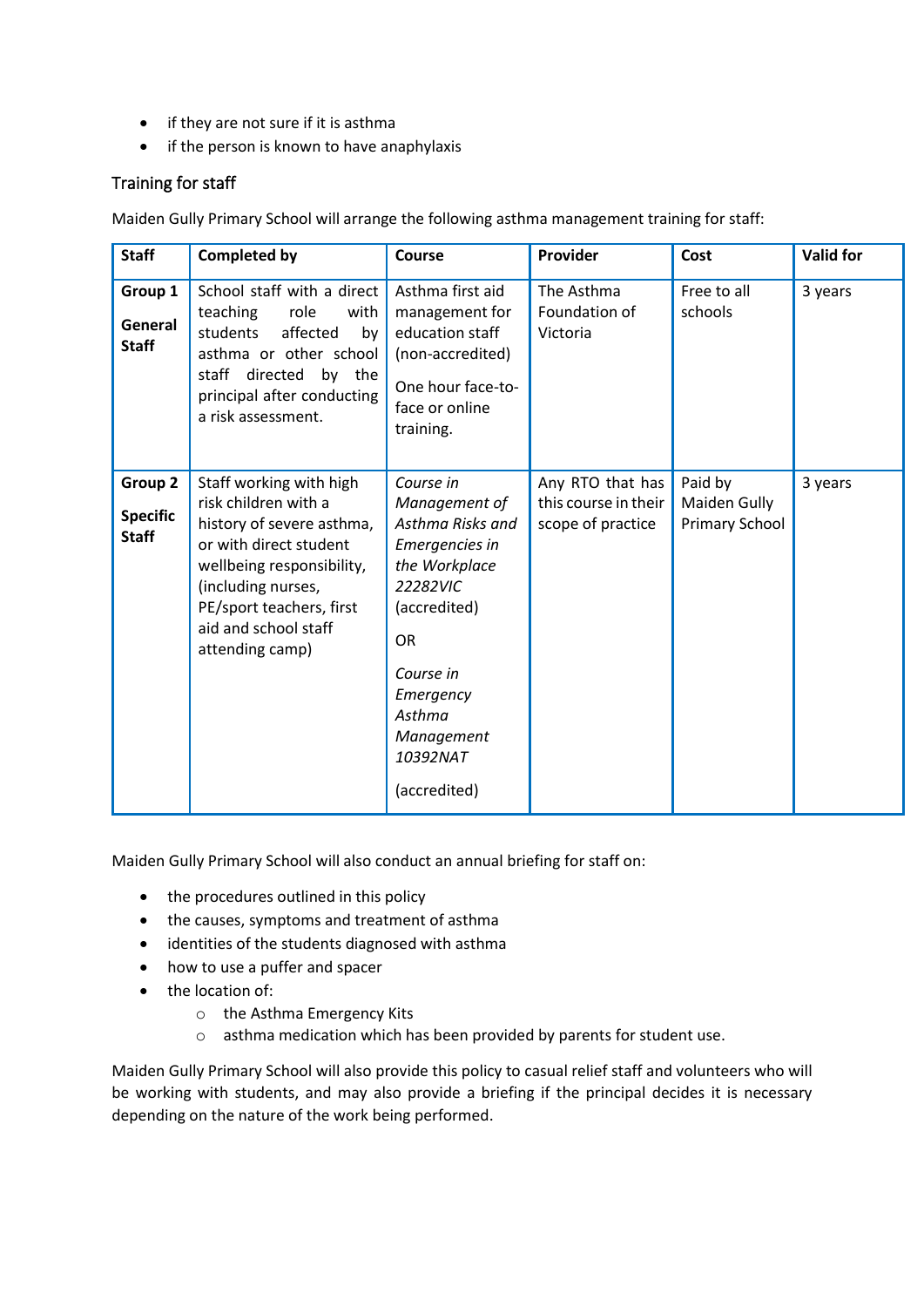# Asthma Emergency Kit

Maiden Gully Primary School will provide and maintain at least two Asthma Emergency Kits. One kit will be kept on school premises in the sick bay and one will be a mobile kit for activities such as:

- yard duty
- camps and excursions.

The Asthma Emergency Kit will contain:

- at least 1 blue or blue/grey reliever medication such as Airomir, Admol or Ventolin
- at least 2 spacer devices (for single person use only) to assist with effective inhalation of the blue or blue/grey reliever medication (Maiden Gully Primary School will ensure spare spacers are available as replacements). Spacers will be stored in a dust proof container.
- A record sheet/log for recording the details of an asthma first aid incident, such as the number of puffs administered is kept in the school office, to be filled out by the person administering the asthma first aid.

First Aid Office Staff will monitor and maintain the Asthma Emergency Kits. They will:

- ensure all contents are maintained and replaced where necessary
- regularly check the expiry date on the canisters of the blue or blue/grey reliever puffers and place them if they have expired or a low on doses
- replace spacers in the Kits after each use (spacers are single-person use only)
- dispose of any previously used spacers.

The blue or blue/grey reliever medication in the Asthma Emergency Kits may be used by more than one student as long as they are used with a spacer. If the devices come into contact with someone's mouth, they will not be used again and will be replaced.

After each use of a blue or blue/grey reliever (with a spacer):

- remove the metal canister from the puffer (do not wash the canister)
- wash the plastic casing
- rinse the mouthpiece through the top and bottom under running water for at least 30 seconds
- wash the mouthpiece cover
- air dry then reassemble
- test the puffer to make sure no water remains in it, then return to the Asthma Emergency Kit.

#### Management of confidential medical information

Confidential medical information provided to Maiden Gully Primary School to support a student diagnosed with asthma will be:

- recorded on the student's file
- shared with all relevant staff so that they are able to properly support students diagnosed with asthma and respond appropriately if necessary.